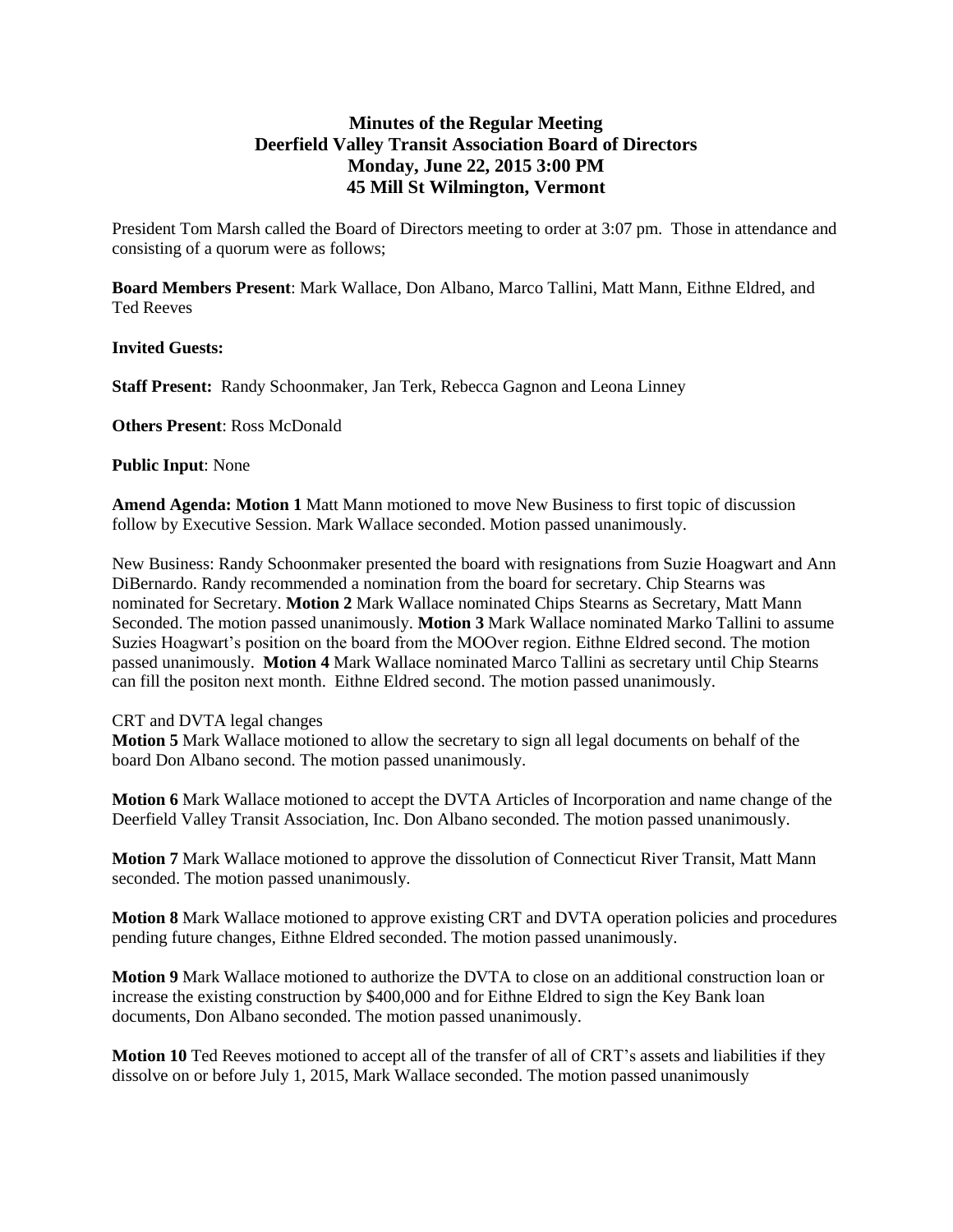**Motion 11** Ted Reeves motioned to execute the USDA loan document RD 1942-9 and Loan Resolution Security Agreement, Mark Wallace seconded. The motion passed unanimously.

**Motion 12** Mark Wallace motioned to go into executive session at 3:30pm In accordance with the provisions of 1VSA § 313 (1) (B) to consider a proposed contract under consideration. The premature public knowledge of this proposed agreement would place Deerfield Valley Transit a substantial disadvantage. This motion for executive session includes the Board members present, staff present and other present. Don Albano seconded. The motion passed unanimously. The board came out of executive session at 4:10pm

**Motion 13** Ted Reeves motioned to authorize Randy Schoonmaker to negotiate with Wright Construction to finalize the cost of the remaining construction and to settle existing legal and consulting fees by Wright Construction with a maximum not to exceed what was agreed upon in executive session with the provision that Wright Construction signs a release of future claims and supports future litigation against our engineer. Eithne Eldred seconded. The motion passed unanimously.

**Motion 14** Mark Wallace motioned to move forward with the Key Bank line of credit for \$600,000 and to continue to go to Mascoma for an additional \$300,000 line of credit at no risk to the \$600,000 from Key Bank and that we would change the Mascoma accounts to fare and deposit accounts and open a new account with Key Bank. We will also give Key Bank a mortgage application. Don Albano seconded. The motion passed unanimously.

Amend Agenda: **Motion 15** Matt Mann motioned to add update on board meeting to the agenda, Mark Wallace seconded. The motion passed unanimously.

**Approve Minutes of Previous minutes. Motion 16** Mark Wallace motioned to approve the minutes of May 26, 2015, Ted Reeves seconded. The motion passed unanimously.

## **Old Business:**

Determine future board meeting dates: The board discussed possible future meeting dates based on the survey sent out earlier in the month. The majority of the survey was availability for the  $4<sup>th</sup>$  week of the month was the best. **Motion 17** Ted Reeves made the motion to set the meeting for the 4<sup>th</sup> Thursday of the month at 5:00pm, Mark Wallace seconded. The motion passed unanimously

## Construction update: None

Health Insurance update: Leona Linney presented handouts to the board. Leona reviewed the comparison between both divisions of what types of insurance are offered to employees. It was noted that the regulations will require The MOOver to offer health insurance to employees not presently receiving benefits. Leona modeled a potential increase. The MOOver is looking at an additional increase of the medical expense. She is estimates a potential increase of \$64,550 for a six month period to start January. Budgeted for the year already was \$46,962 for the HRA or H.SA.

Video Conferencing: Once the conference rooms are hooking, we will begin training. We have multiple licenses for those outpost that are going to use it constantly such as the VTrans. We hope to have the training done by the next board meeting.

**Company Updates:** The state hired Mike Noel for board trainings. The trainings are typically 3-4 hours long and each training is tailor made to the needs of the each board. We will dedicate a board training meeting sometime in the fall now that we have a permanent meeting date.